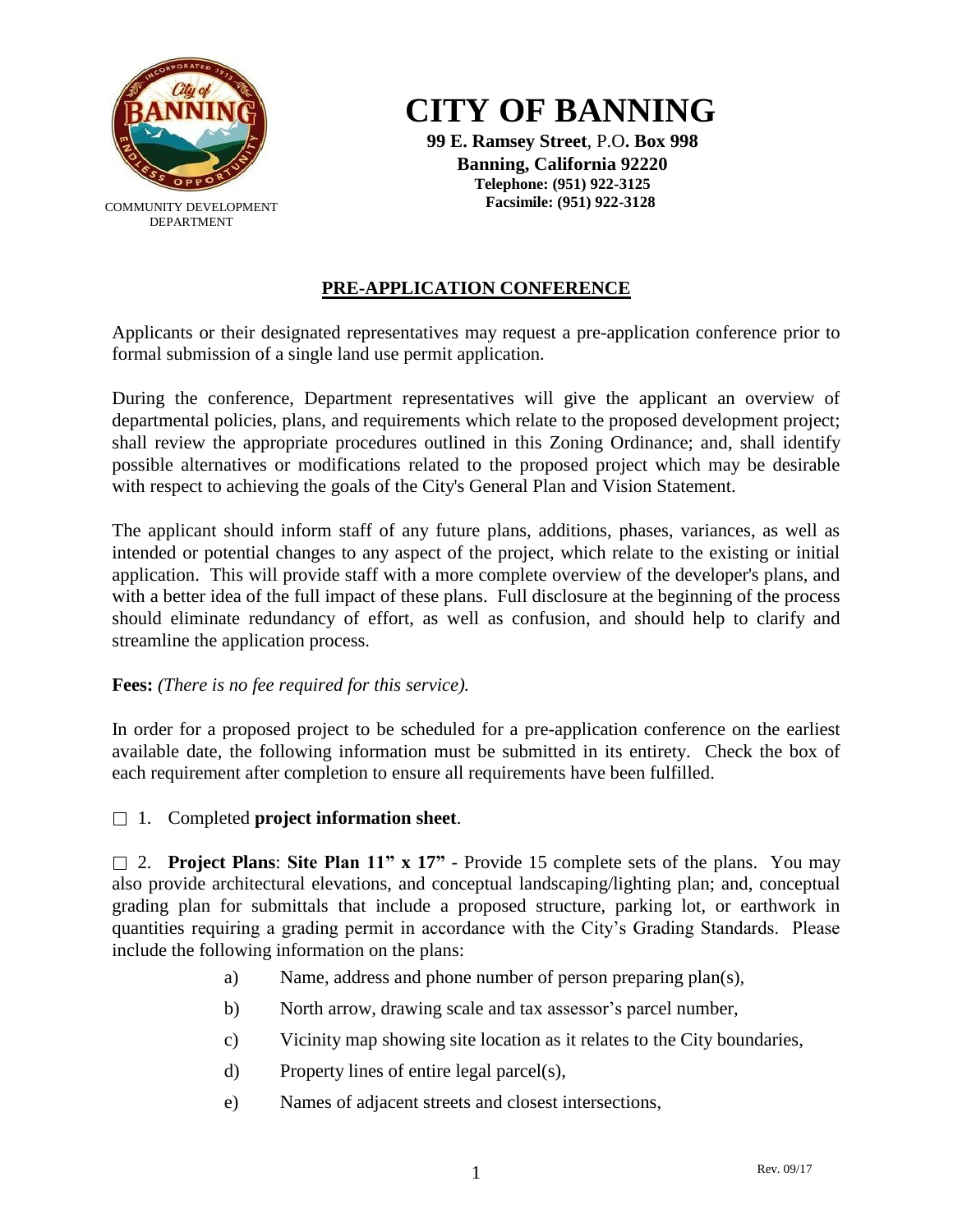- f) Width of adjacent streets and alleys,
- g) Total area of the parcels involved,
- h) Street or alley right-of-way dedications, if applicable (see the City's General Plan Street Circulation Element),
- i) All existing or proposed Public Works improvements within adjacent streets and alley right-of-way (curb, gutter, street lights, sidewalks, power poles, fire hydrants, water and sewer lines, etc) necessary to serve the proposed project,
- j) Existing or proposed public right-of-way within subject property, with dimensions,
- k) Existing or proposed easements within or immediately outside subject property, showing full width,
- l) Existing and proposed buildings, parking stalls, trash enclosure, landscaping and prominent features (i.e. obvious drainage channeling, mature trees, unusual topography, etc),
- m) Drive-way widths and distance from property line.

## **\*\*All full size plans must be collated, stapled, and individually folded to a uniform size (9"x 12" maximum) prior to submittal.**

PLEASE NOTE: You are encouraged to have your drawings prepared by a professional architect, civil engineer, land surveyor, draftsperson, or other qualified professional using a standard architectural or engineering scale.

#### **Useful References/Internet links:**

- 1. City of Banning General Plan adopted January 31, 2006 (http://www.ci.banning.ca.us).
- 2. City of Banning Zoning Code Title 17 (http://www.ci.banning.ca.us).
- 3. City of Banning Zoning Map (http://www.ci.banning.ca.us).
- 4. Building & Safety Information (http://www.ci.banning.ca.us).
- 5. Multi-Species Habitat Conservation Plan (MSHCP) [\(http://www.rcip.org/conservation.htm\)](http://www.rcip.org/conservation.htm).
- 6. California Environmental Quality Act (CEQA) [\(http://ceres.ca.gov/ceqa/\)](http://ceres.ca.gov/ceqa/).
- 7. Riverside County Airport Land Use Commission (ALUC) [\(http://www.rcaluc.org/\)](http://www.rcaluc.org/).
- 8. Riverside County Department of Environmental Health [\(http://www.rivcoeh.org/opencms/rivcoeh/\)](http://www.rivcoeh.org/opencms/rivcoeh/).
- 9. CALFIRE Riverside County Fire Department [\(http://www.rvcfire.org/opencms/functions/\)](http://www.rvcfire.org/opencms/functions/).